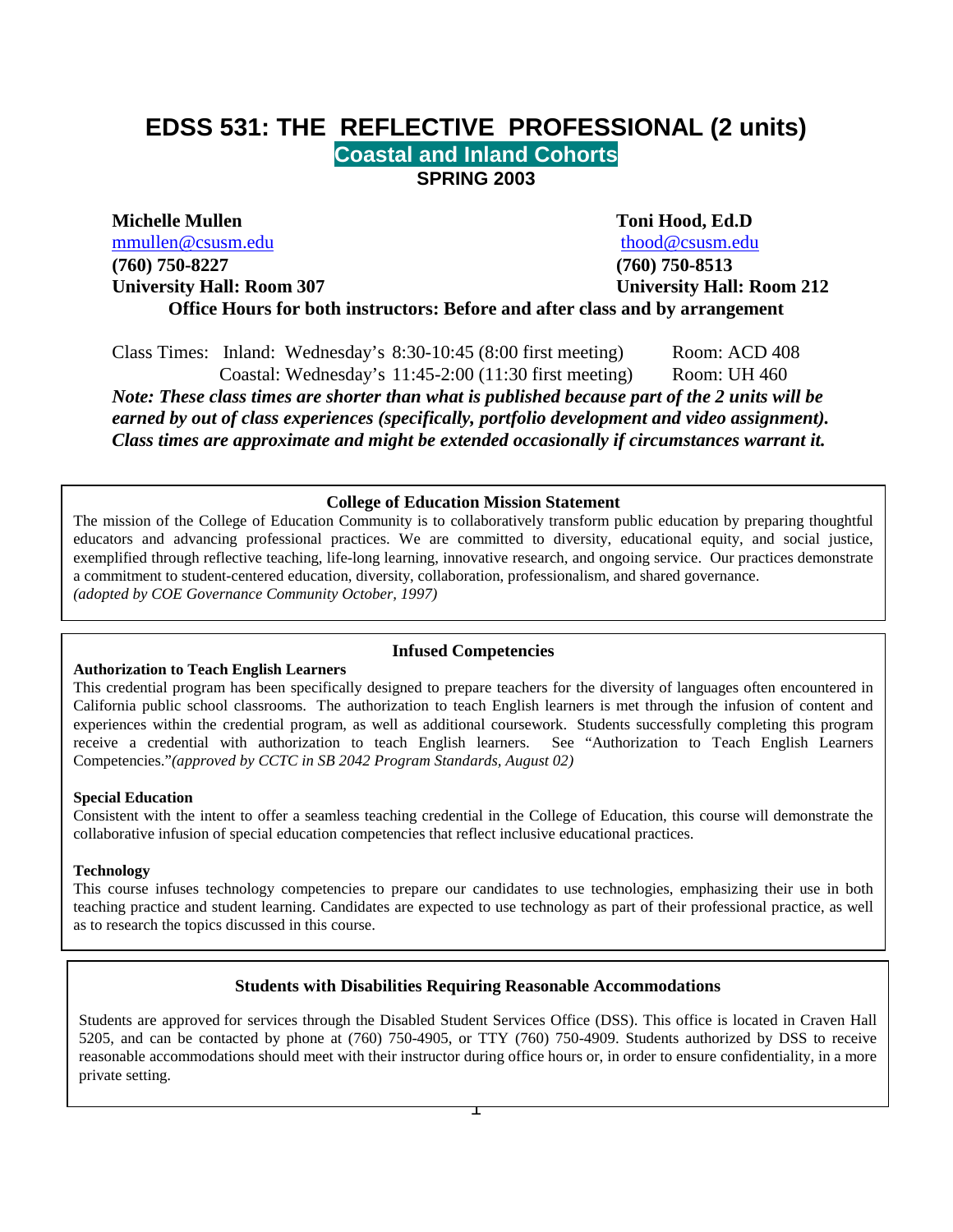This course is designed to assist preservice teachers in becoming active learners who continuously research, assess, apply and refine knowledge throughout their careers. The course has been developed around the belief that reflective teachers are more able to influence and mold the contexts, environments, and decision-making associated with the profession. The issues of reflective practice will be explored through readings, previous course work, and field experiences. In this course, students will have the opportunity to develop strategies and techniques to assist them in becoming reflective practitioners.

#### **Teacher Performance Expectation (TPE) Competencies:**

This course is designed to help teachers seeking the Single Subject Credential to develop the skills, knowledge, and attitudes necessary to assist schools and districts in implementing effective programs for all students. The successful candidate will be able to merge theory and practice in order to realize a comprehensive and extensive educational program for all students. The following TPE's are addressed in this course:

#### *Primary Emphasis*

TPE 11 - Social Environment TPE 12 - Professional, Legal, and Ethical Obligations TPE 13 - Professional Growth TPE 15 - Social Justice and Equity

#### **REQUIRED TEXTS:**

- Mullen, Michelle. (2003). *Customized Text: EDSS 531 Reflective Practice - Journal Articles.* Aztec Bookstore (Referred to as CT on the calendar)
- Choate, J.S. (2000). *Successful Inclusive Teaching*. (3rd ed.). Needham Heights, MA: Allyn and Bacon. [You should have this book from the fall.]
- Villa, R., and Thousand, J. (1995). *Creating an Inclusive School.* Alexandria, VA: Association for Supervision and Curriculum Development.

Other articles as assigned in class.

#### **COURSE REQUIREMENTS**

#### **EXPECTATIONS**

Students must come to class prepared to discuss required reading, submit required assignments and participate in class activities. Teacher education is a professional preparation program. Students will be expected to adhere to standards of dependability, academic honesty and integrity, confidentiality, and writing achievement. Because it is important for teachers to be able to effectively communicate their ideas to students, colleagues, parents, and administrators, writing that is original, clear and error-free is a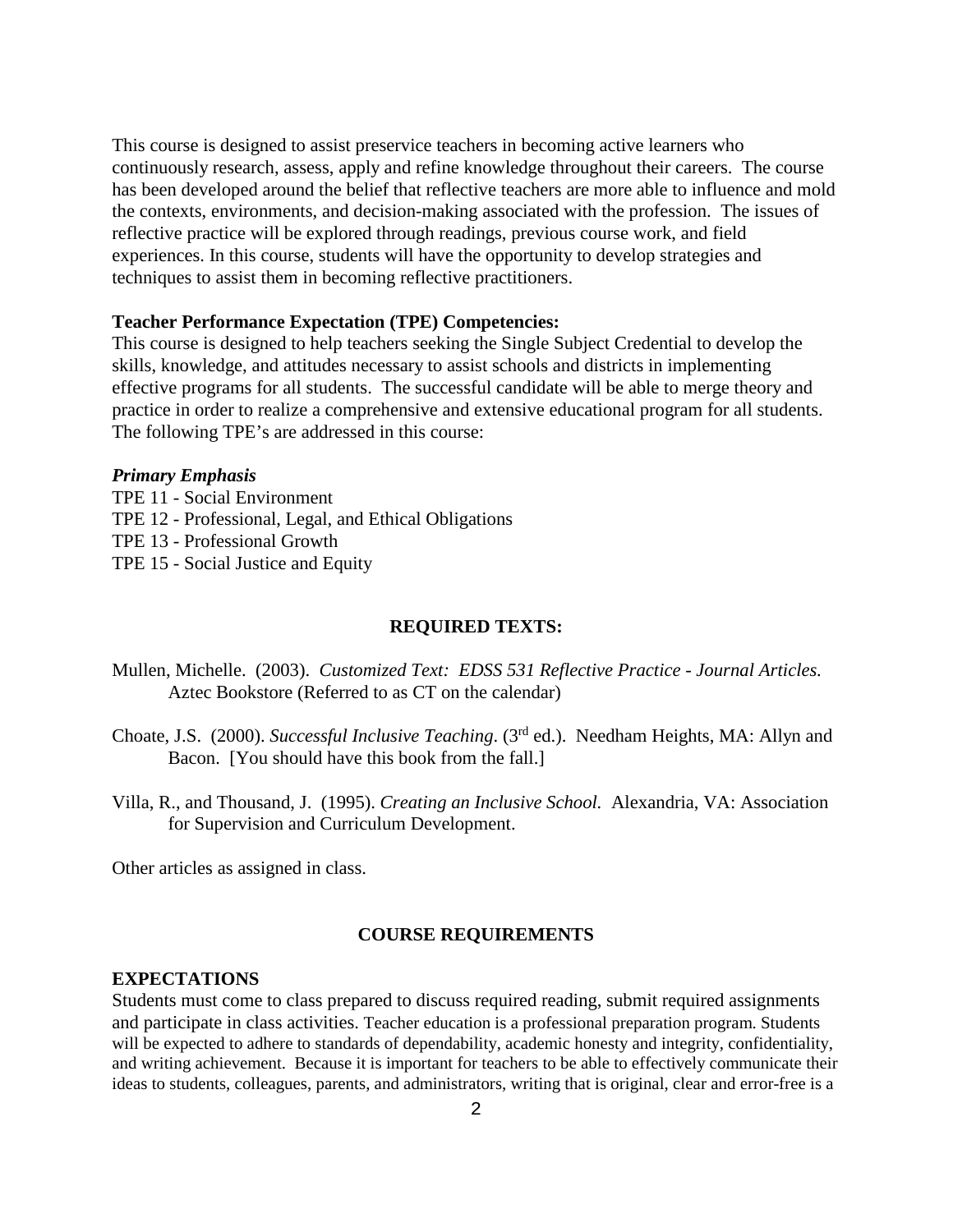priority in the College of Education. All ideas/material that are borrowed from other sources must have appropriate references to the original sources. Any quoted material should give credit to the source and be punctuated with quotation marks. **No late work will be accepted without prior approval.**

### **ASSIGNMENTS AND GRADING** *Attendance*

#### **College of Education Attendance Policy**

Due to the participatory nature of this course, all students are expected to attend all classes and participate actively. Absences and late arrivals will affect the final grade. At a minimum, students must attend more than 80% of class time, or s/he **may not receive a passing grade** for the course at the discretion of the instructor.

Students are expected to be on time and prepared for class. This course meets for eight sessions only; your attendance at each session is critical to your success in the course. At a minimum, students must attend 6  $\frac{1}{2}$  classes to be eligible for a grade of C+ or better. Should you have extenuating circumstances, please contact me.

#### *Class Preparation and Participation*

Critical, engaged discussion will make this a richer class for all of us. In preparation for that kind of thoughtful discourse, students should prepare responses to the readings in the form of a double entry reading response log. The log may be typed or hand written (printed). The format to be used for the log will be explained in class. Class summaries and reflections will be added to the double-entry log at each class meeting. Students will also be responsible for a variety of informal in-class presentations, discussions, and other activities. As a cornerstone of teaching, collaboration is highly valued in our class; therefore, it is expected that students work together respectfully, cooperatively, and productively. Come to class prepared to participate. **Due weekly.**

#### *Revised Philosophy of Education and Action for Change*

Working from the rough draft completed in EDSS 511 or EDUC 350 (or an equivalent course), students will revise their philosophy of education to better reflect their most recent experiences and learning. **Due February 19 and then included in the professional portfolio.**

Using this revised philosophy, students will develop an action plan for promoting supported inclusive and multicultural experiences in schooling. Guidelines for both assignments will be explained in class. **Due April 7.**

#### *IEP Development and Family-Centered Perspective Role Play*

In small groups, students will be responsible for developing and presenting a family role-play, including the following written materials: a plan for meeting the specific child's needs, a "Tips for Teachers" handout, and completed mock IEP forms. **Due March 12.**

#### *Reflective Teaching Review*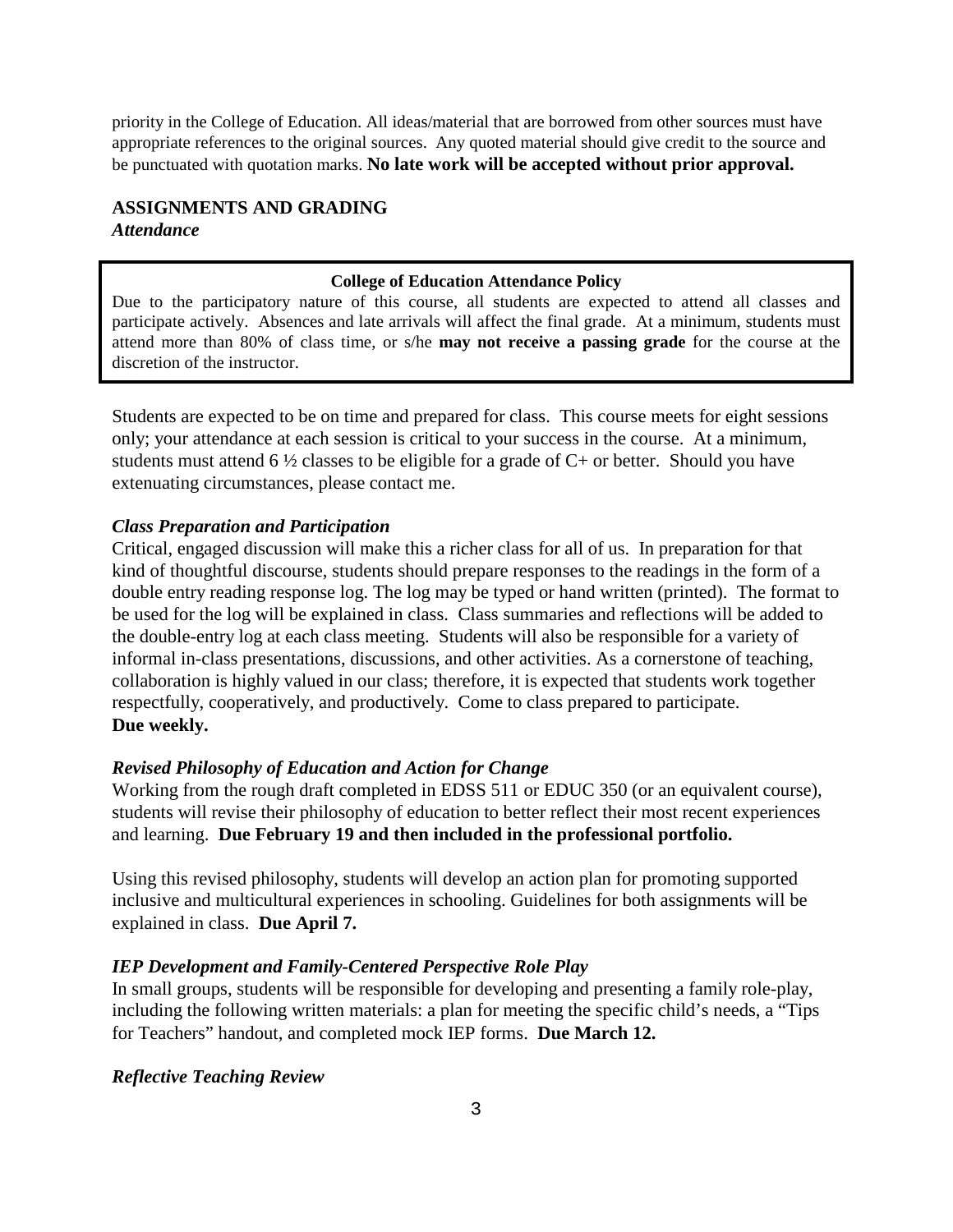### **[TPA 4: Lesson Design, Implementation and Reflection upon Instruction]**

Once student teaching has begun, each student will prepare a 2 - 3 page reflection on his or her own teaching, discussing the effectiveness of a particular lesson. The review will be based on careful observation of their teaching as seen through a videotaped lesson. (Teacher teams should help each other in taping of lessons.) The format of the paper will be explained in class. Each student will include with the reflective paper the lesson plan used the day of the video taping. **Due to Michelle's office no later than 5:00 on April 25, 2003.**

### *Professional Portfolio*

Students will develop a professional portfolio that showcases their readiness for entering the profession. The portfolio contents will vary from student to student, and general organizational guidelines will be discussed in class (and will build on what was already discussed in EDSS 530 with Joe Keating). Portfolios will be presented in teacher teams at the school sites with Joe and/or Michelle from mid-April through late May. A mock interview situation will be used as the format for the portfolio presentations, and, where possible, administrators or lead teachers will be asked to participate and offer feedback. Teams will sign up for a presentation time in class. Portfolios will not be collected but will be assessed for completeness and professionalism during the presentation. **Due at designated presentation date.**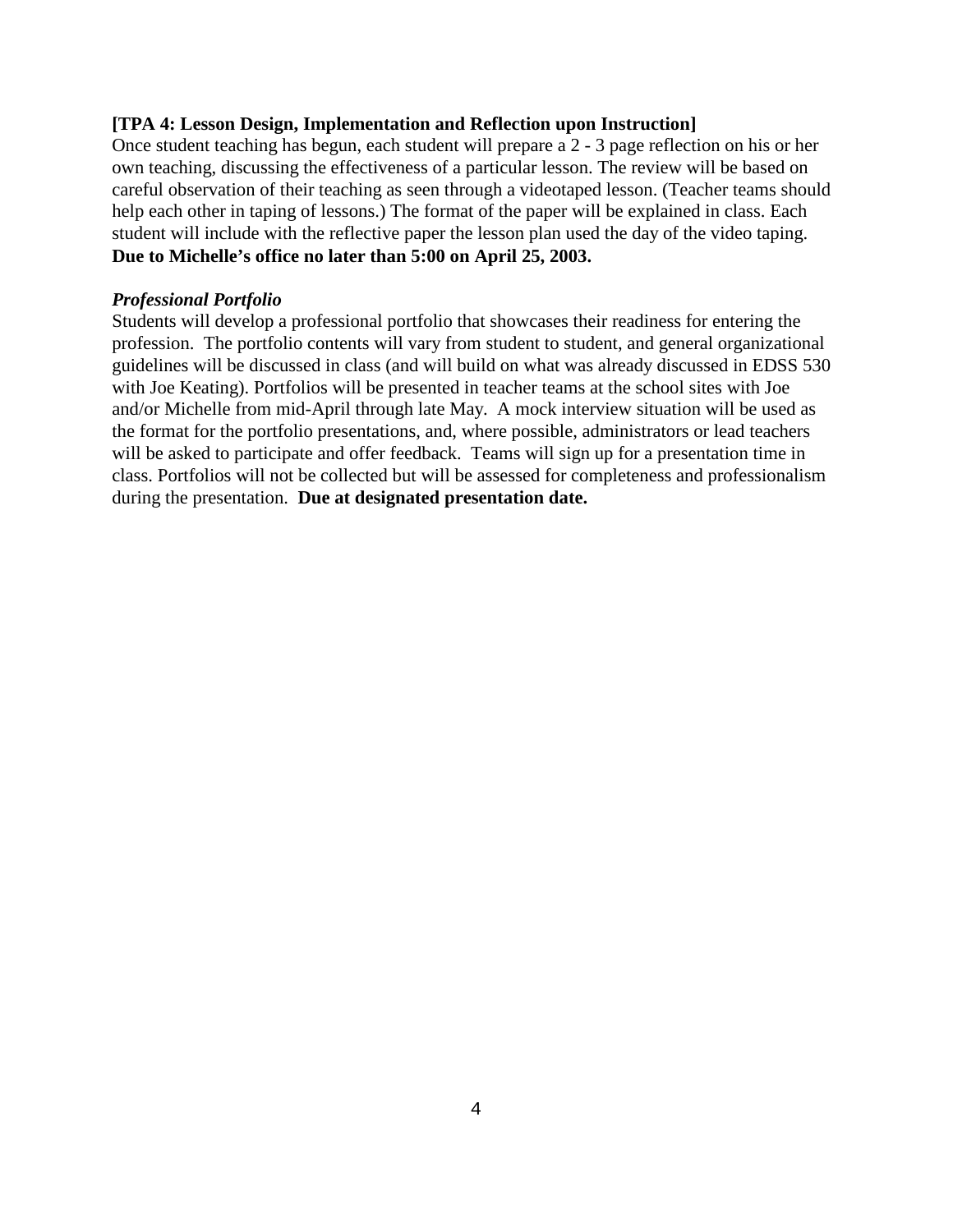## **Grading Rubric for EDSS 531**

### **"A" students:**

- 1. demonstrate serious commitment to their learning, making full use of the learning opportunities available to them and searching out the implications of their learning for future use.
- 2. complete all assignments thoroughly, thoughtfully, and professionally, receiving 3.7 4 average on all assignments.
- 3. make insightful connections between all assignments and their developing overall understanding of reflective practice; they continually question and examine assumptions in a genuine spirit of inquiry.
- 4. always collaborate with their colleagues in professional, respectful, and productive ways, enhancing each participant's learning and demonstrating personal integrity.
- 5. consistently complete all class preparation work and are ready to engage in thoughtful discourse.
- 6. demonstrate responsibility to meeting attendance requirements.

### **"B" students:**

- 1. comply with the course requirements and expectations.
- 2. complete all assignments, usually thoroughly, thoughtfully, and professionally, receiving 2.7 –3.6 average on all assignments.
- 3. usually connect assignments to their developing overall understanding of reflective practice; may be satisfied with "accepting" their learning as it's "received" without examining, very deeply, their and others' assumptions or seeking a deeper understanding of the implications.
- 4. generally collaborate with their colleagues in professional, respectful, and productive ways, enhancing each participant's learning and demonstrating personal integrity.
- 5. complete most class preparation work and are ready to engage in thoughtful discourse
- 6. demonstrate responsibility to meeting the attendance requirements.

### **"C" students:**

- 1. demonstrate an inconsistent level of compliance to course requirements and expectations.
- 2. complete all assignments but with limited thoroughness, thoughtfulness, and/or professionalism, receiving  $1.7 - 2.6$  average on all assignments.
- 3. make limited connections between assignments and their developing overall understanding of reflective practice; may not be open to examining assumptions or implications.
- 4. collaborate with their colleagues in ways that are not always professional, respectful, or productive; participants may be distracted from learning and/or personal integrity may not be demonstrated.
- 5. complete some class preparation work and are generally under-prepared to engage in thoughtful discourse
- 6. meet the minimum attendance requirements.

**"D" and "F" students** fail to meet the minimum requirements of a "C."

#### **GRADING NOTES**

- $\triangleright$  Students must meet the attendance and minimum average score requirements to be eligible for the grade described. They are "prerequisites" for earning a particular grade.
- $\triangleright$  Each of the italicized assignments (or assignment "groups") is equally weighted when determining the average score for the class (class preparation & participation, philosophy & action for change, etc.).
- Students falling in between grade levels will earn  $a + or at$  the instructor's discretion.
- In order to receive a California State Teaching Credential, you must maintain a B average in your College of Education classes and receive no lower than a C+ in any one course. A grade lower than a C+ indicates serious concern about a student's readiness for a teaching credential—significant concerns exist about his/her quality of learning, quality of work, etc. If you are concerned about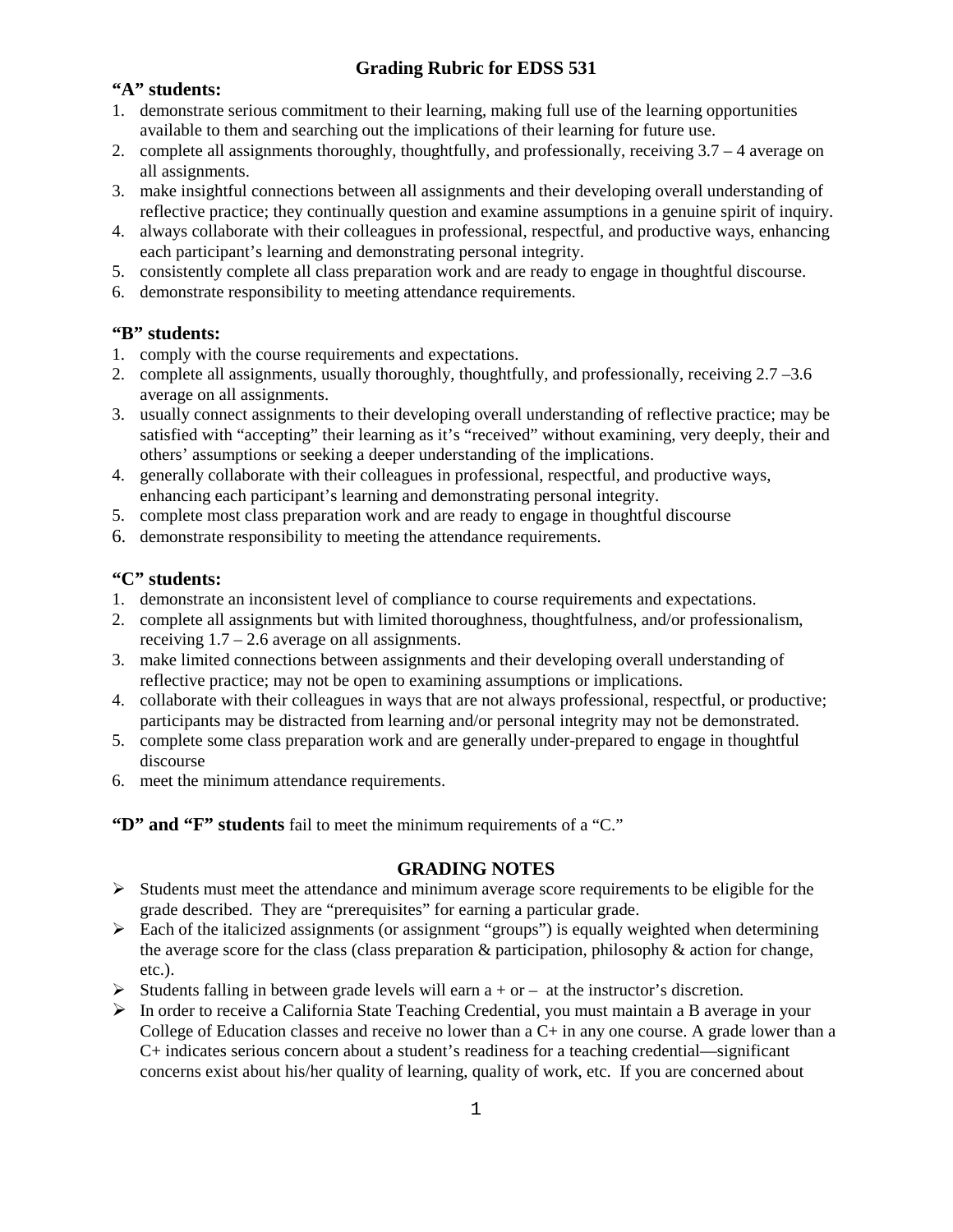### meeting this requirement at any time, you should talk with your instructor immediately. **Tentative Course Calendar for EDSS 531**

| <b>Date</b><br>(Wednesday)                      | <b>Topic</b>                                                                                                                                                                | <b>Reading/Assignment Due</b>                                                                                                                                                                                              |
|-------------------------------------------------|-----------------------------------------------------------------------------------------------------------------------------------------------------------------------------|----------------------------------------------------------------------------------------------------------------------------------------------------------------------------------------------------------------------------|
| Jan. 22<br>(Michelle)                           | Introduction / Course Overview<br>$_{\odot}$<br><b>Assignments Detailed</b><br>$_{\odot}$<br>[Developmental Plans]<br>$\bullet$<br>[Reflective Practice Plans]<br>$\bullet$ |                                                                                                                                                                                                                            |
| Jan. 29<br>(Michelle)                           | <b>Understanding Reflective</b><br>$_{\odot}$<br>Practice<br><b>Class Management</b><br>٠                                                                                   | CT: "Zen and the Art of Reflection"<br>CT: "This is Where Teaching Gets<br>Real"<br>$\Rightarrow$ Reading logs for both articles<br>plus 1-2 discussion questions                                                          |
| February 5<br>(Michelle)                        | <b>Working in Diverse Classrooms</b><br>$_{\odot}$<br><b>CSTP</b> - Evaluation<br>$\bullet$                                                                                 | CT: "Moving Beyond Polite<br>Correctness"<br>CT: "Speaking from the Heart"<br>CT: "Of Aliens and Space"<br>$\Rightarrow$ Reading logs for all 3 articles<br>plus 1-2 discussion questions                                  |
| February 12<br>(Michelle)                       | Infusing New Knowledge &<br>$^\copyright$<br>Learning Into Practice<br>Dealing with Our Own<br>$\bullet$<br>Anxieties                                                       | CT: "Living with the Pendulum"<br>CT: "Adult Conversations about<br><b>Unasked Questions: Teaching for</b><br><b>Educational Justice"</b><br>$\Rightarrow$ Reading logs for both articles<br>plus 1-2 discussion questions |
| February 19<br>(Michelle)                       | Engaging all students' voices in<br>$_{\odot}$<br>the classroom<br>Handling the Roller Coaster<br>$\bullet$                                                                 | CT: "Silenced Dialogue"<br>$\Rightarrow$ Reading log plus 1-2 discussion<br>questions<br>$\Rightarrow$ Revised philosophy of<br>education due                                                                              |
| February 26<br>(Michelle)                       | Using Assessment to Foster<br>$_{\odot}$<br>Learning<br><b>Building a Professional</b><br>٠<br>Reputation                                                                   | CT: "Quantum Theory<br><b>Standardized Testing"</b><br>Assessment article or "data" TBA<br>$\Rightarrow$ Reading log plus 1-2 discussion<br>questions                                                                      |
| March 3 (Joe's<br>class meeting time)<br>(Toni) | School Law and Diversity<br>$\odot$<br><b>Review of Previous Learning</b><br>$\bullet$                                                                                      | Choate: Ch. 1-3                                                                                                                                                                                                            |